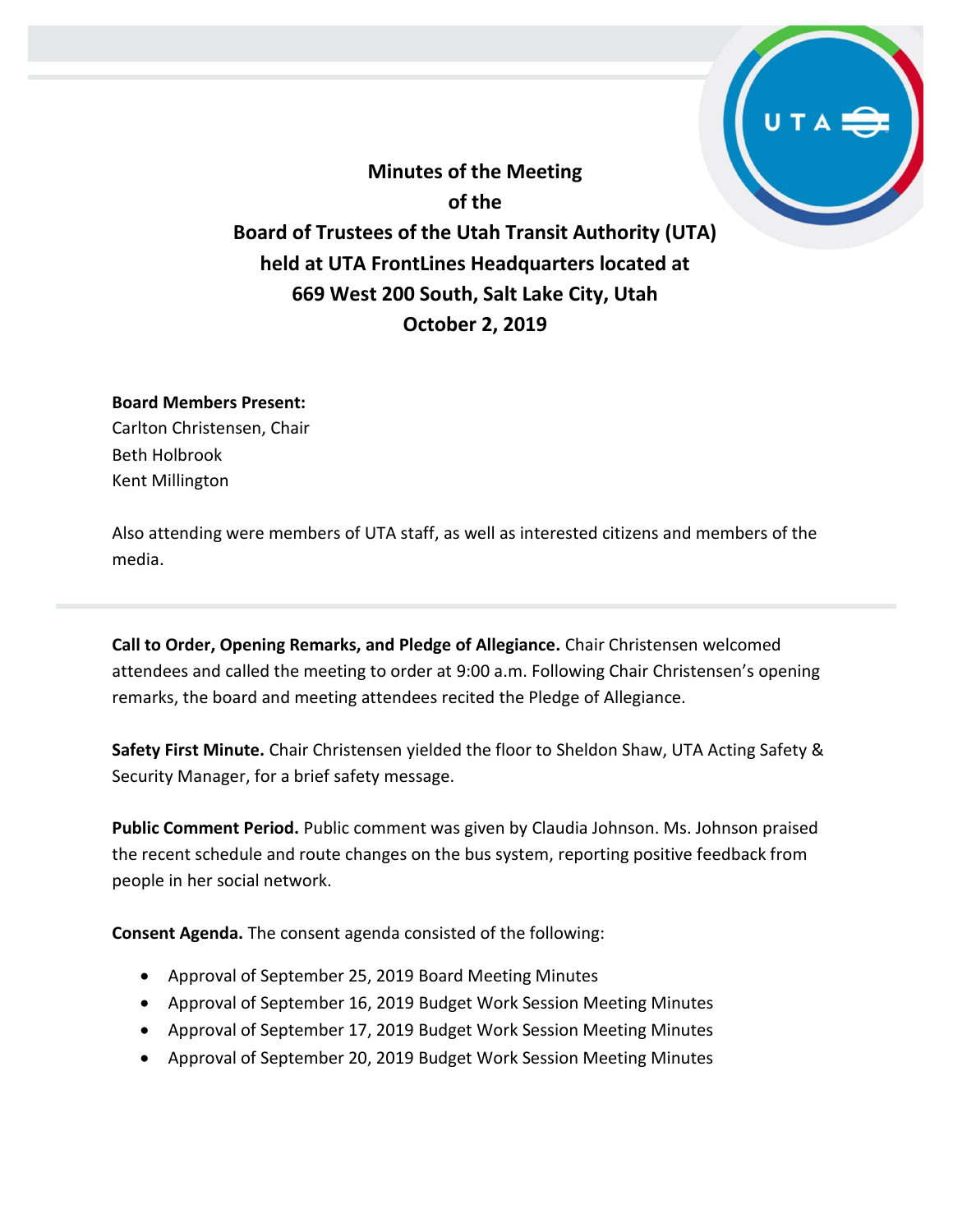A motion to approve the consent agenda was made by Trustee Millington and seconded by Trustee Holbrook. The motion carried unanimously.

**Agency Report.** Carolyn Gonot, UTA Executive Director, was joined by Dave Hancock, UTA Director of Asset Management. Ms. Gonot and Mr. Hancock recognized UTA employee Sumerset Ellis for being named to *Mass Transit Magazine's* "Top Forty Under Forty."

Ms. Gonot also provided a brief update on an investigation into the actions of a former UTA employee against whom charges of theft and other crimes were recently filed. She mentioned actions the agency is taking to assess gaps in its fare collections procedures as a result.

**R2019-10-01 Resolution Supporting the Nomination to Reappoint Beth Holbrook to the Utah Association of Special Districts Board.** Trustee Holbrook indicated the Utah Association of Special Districts (UASD) will be holding its annual meeting in November and has requested UTA's intent for its appointment/reappointment to the UASD board in the coming year be made by that meeting.

A motion to approve R2019-10-01 was made by Trustee Millington and seconded by Chair Christensen. The motion carried unanimously, with aye votes from Trustee Millington, Chair Christensen, and Trustee Holbrook.

## **Contracts, Disbursements, and Grants.**

**Contract: Hamblin Settlement Agreement (Hamblin).** David Wilkins, Assistant Attorney General, provided an overview of the dispute with Hamblin Furniture and stated the agency has arrived at a mediated settlement with that entity in the amount of \$452,260.

A motion to approve the contract was made by Trustee Holbrook and seconded by Trustee Millington. The motion carried unanimously.

## **Service and Fare Approvals.**

Monica Morton, UTA Fares Director, was joined by Andrea Packer, UTA Communications Director, and Alma Haskell, UTA Grants Development Administrator.

**Complimentary TRAX Service: Draper Chamber.** Ms. Morton described the service, which will provide a special TRAX train for members of the Draper Chamber of Commerce from the Draper TRAX Station to the Midvale Rail Service Center for a tour of the facility and education about plans for future expansion. The estimated cost for the service is \$118.